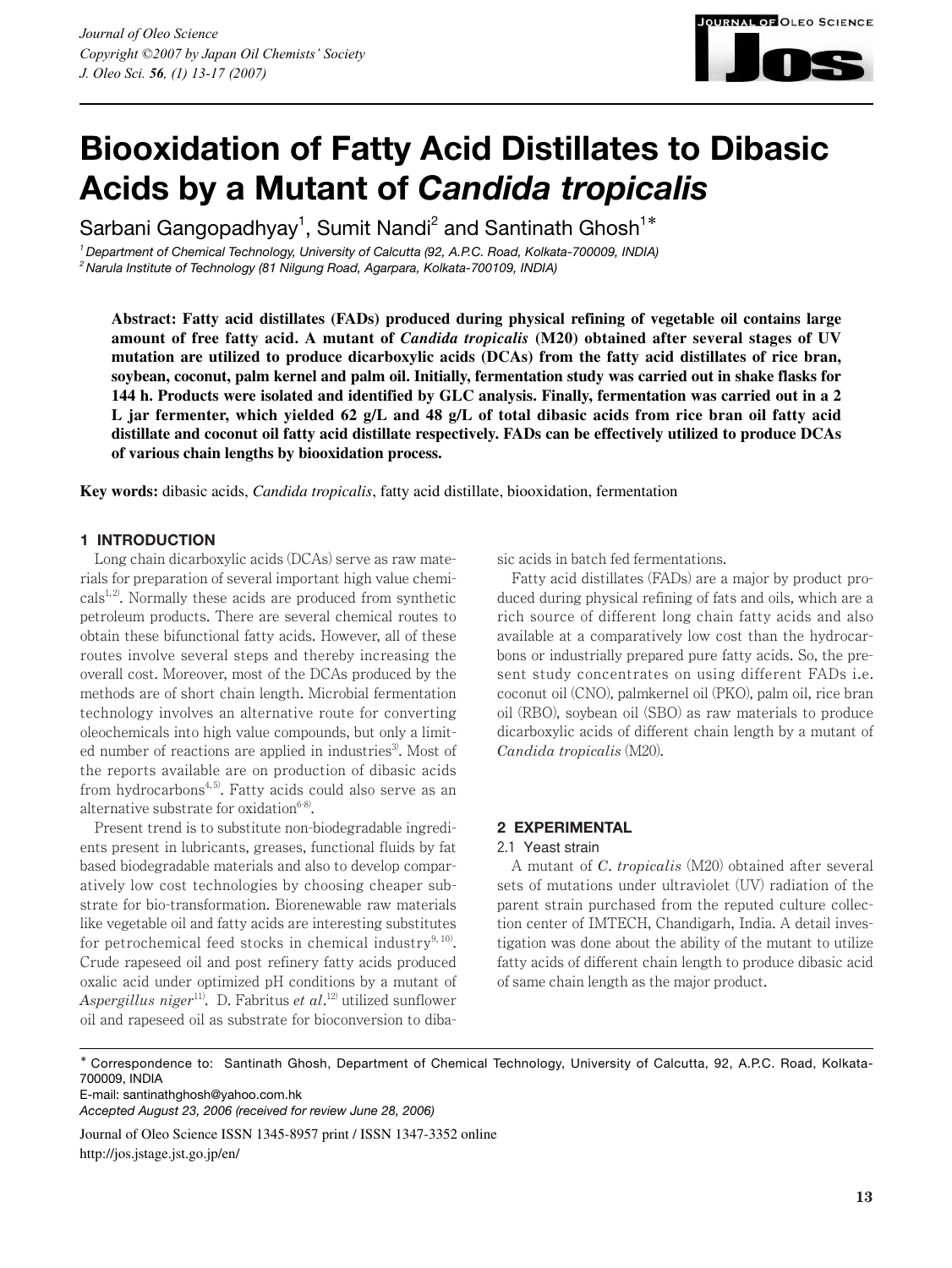## 2.2 Fermentation

For biooxodation study *C*. *tropicalis* was cultivated in 100 mL medium A (Composition: Glucose: 2.5 g/L, Urea: 5 g/L, Yeast extract:  $0.5$  g/L, KH<sub>2</sub>PO<sub>4</sub>:  $0.1$  g/L, MgSO<sub>4</sub>:  $0.04$  $g/L$ , CaCl<sub>2</sub>2H<sub>2</sub>O: 0.02  $g/L$ , FeSO<sub>4</sub>: 0.002  $g/L$ , pH of the solution  $\simeq$  6.5, in a 500 mL conical flask. 5 mL preculture was used as inoculum. After 48 h of growth, 10 g/L substrate was added to the medium. The flask was kept in a Biological Oxygen Demand (B.O.D) Shaker Incubator and the temperature was kept constant at 32℃. The pH of the medium was maintained at 6.5 for the first 48 h of fermentation (after substrate addition) and then subsequently raised to pH 7.5, where it was kept constant by periodical addition of 1N NaOH. Extraction and analysis was done after 144 h of fermentation.

## 2.3 Extraction and qualitative analysis of DCAs

To determine the production of dioic acid 10 mL of the medium was extracted thrice with equal volume of n-hexane. The hexane layer was passed through anhydrous Na2SO4 and evaporated to dryness for determination of unused substrates. The aqueous extract was then centrifuged at  $10,000 \times g$  for the separation of cell and other basic precipitated materials. Then the clear solution was adjusted to pH 2 by 6N HCl, boiled for few minutes. After cooling, medium was extracted thrice with equal volume of diethyl ether. Finally the ether layer passed through anhydrous  $Na<sub>2</sub>SO<sub>4</sub>$  and evaporated to dryness to get a pale orange oily residue. The product obtained is the total amount of DCAs produced.

## 2.4 Quantitative estimation of DCAs produced

The residue obtained was dissolved in 10 mL of warm neutral alcohol (90%, v/v) and titrated with 0.04M NaOH. The data taken were the mean value of samples. The concentration of dicarboxylic acids was determined from the amount of 0.04M NaOH consumed, considering octadecanedioic acid as standard. The concentrations are presented as the total of all  $\alpha$ ,  $\omega$ -dicarboxylic acids regardless of carbon chain-length.

#### 2.5 Purification of the products

The oily residue obtained after drying over anhydrous sodium sulphate was purified by flash chromatography with the solvent system of tetrahydrofuran (THF): Petroleum ether<sup>12)</sup>.

## 2.6 Gas chromatographic method of analysis for dibasic acids

Samples esterified with  $BF_3$ -methanol were analyzed through a Hewlett Packard (HP) -5890A Gas Liquid Chromatography (GLC), connected with a HP-3390A data integrator. The GLC was fitted with a S.S. column  $(2m \times 2mm)$ i.d.), packed with 10% SE-30 supported on ChromosorbWHP (80/100 mesh), of HP make. The oven temperature was programmed from 100-230℃ at 7℃/min. the injector and detector block temperatures were maintained at 220℃ and 240℃ respectively. IOLAR-2 nitrogen was used as the carrier gas (flow rate 30 mL/min). The dibasic acid ester peaks were identified and calibrated with standard methyl esters.

#### 2.7 Fourier transform infrared (FT-IR) spectroscopy

An FT-IR spectrum was recorded on a *JASCO* FT-IR 670 plus spectrometer to detect the formation of  $\omega$ -hydroxy acids in the products if any.

#### 2.8 Analysis of the fatty acid distillates

Acid value, un-saponifiable matter and fatty acid composition of the fatty acid distillates are measured by standard methods.

## 2.9 Evaluation of the biotransformation of fatty acid distillates in a jar fermenter

Initially the data obtained from fermentation in shake flasks was evaluated in a 2 L jar fermenter (Model M-100, Tokyo. Rikakikai Co., Japan). The variables of fermentation conditions like pH of the conversion medium, concentration of the substrates added and time of fermentation to obtain maximum yield are optimized.

| Conversion medium | : Medium A                                                             |  |  |  |  |  |
|-------------------|------------------------------------------------------------------------|--|--|--|--|--|
| Innoculum         | :25 mL of preculture from                                              |  |  |  |  |  |
|                   | growth medium (Medium II)                                              |  |  |  |  |  |
|                   | of composition; Glucose: 1                                             |  |  |  |  |  |
|                   | $g/L$ , Malt extract: $3 g/L$ , pep-<br>tone: $5 g/L$ , Yeast extract: |  |  |  |  |  |
|                   |                                                                        |  |  |  |  |  |
|                   | $3 \text{ g/L}$ , pH $\simeq 6.5$ . along with                         |  |  |  |  |  |
|                   | oleic acid                                                             |  |  |  |  |  |
| Subtrate          | :Rice bran oil FADs and                                                |  |  |  |  |  |
|                   | Coconut FADs                                                           |  |  |  |  |  |
|                   | Rate of addition of substrate. Single time addition after 48           |  |  |  |  |  |
|                   | h of growth                                                            |  |  |  |  |  |
| Stirring speed    | $:500-600$ r.p.m.                                                      |  |  |  |  |  |
| Aeration          | $:1$ mL/min, alternately every                                         |  |  |  |  |  |
|                   | after 1 min.                                                           |  |  |  |  |  |
| pН                | : maintained at 6.5 for 48 h and                                       |  |  |  |  |  |
|                   | then raised to 7.5 using 1N                                            |  |  |  |  |  |
|                   | NaOH                                                                   |  |  |  |  |  |
| Anti foam used    | silicon oil (automatically:                                            |  |  |  |  |  |
|                   | added according to require-                                            |  |  |  |  |  |
|                   | ment)                                                                  |  |  |  |  |  |
| Sample collection | : 72 h, 96 h, 120 h and 144 h                                          |  |  |  |  |  |

## **3 RESULTS AND DISCUSSIONS**

Strains of *Candida tropicalis* are well known for their capability of oxidizing different alkanes and fatty acids to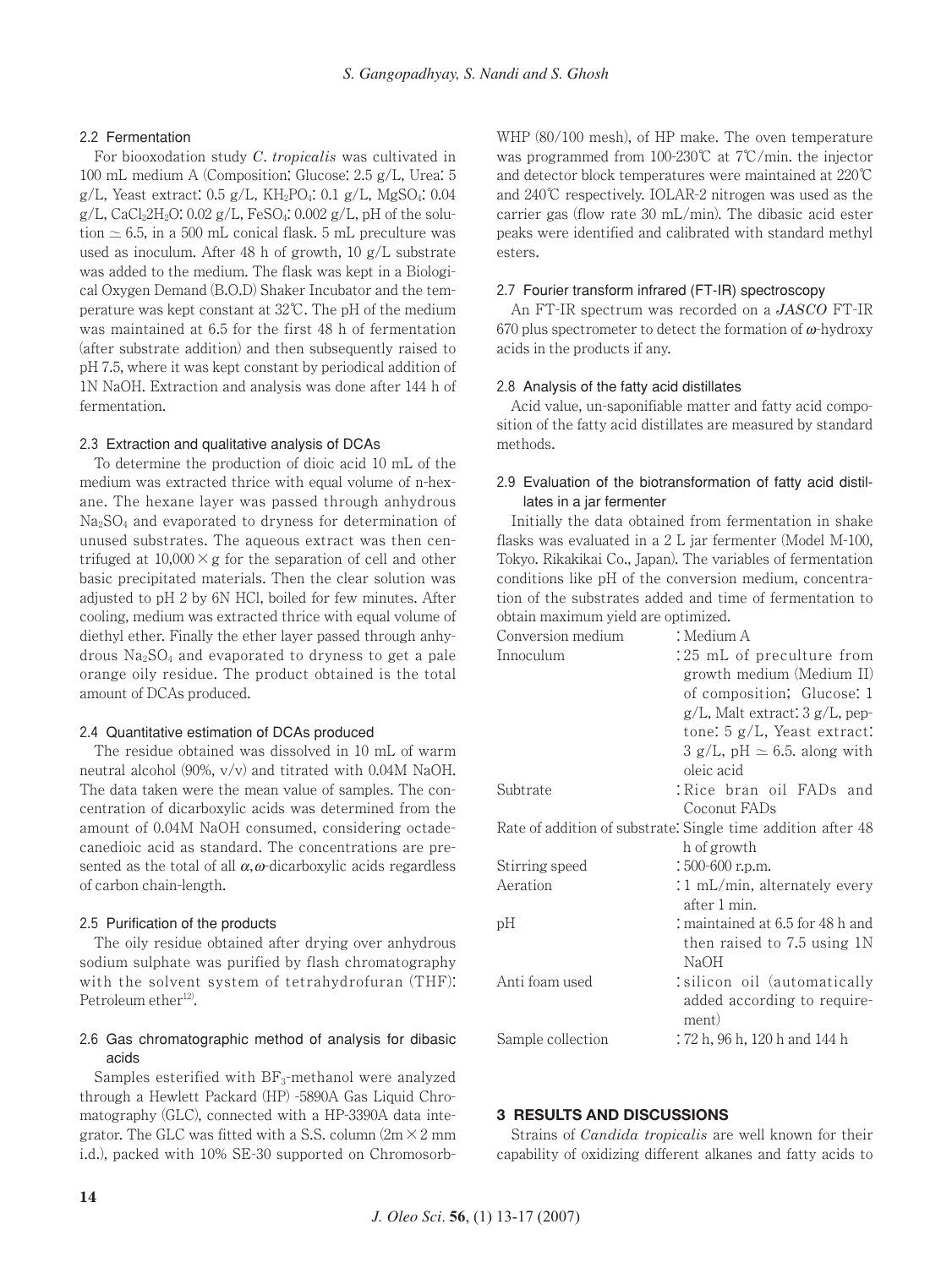dibasic acids of different chain length. In the present study different strains of *C*. *tropicalis* were screened to select an efficient mutant. Of the strains collected MT2 (Originally CT230, IMTECH, Chandigarh), showed highest productivity  $(0.5 \text{ g/L})$  of DCAs from oleic acid  $(10 \text{ g/L})$  and was chosen for a treatment with UV radiation. Fig 1 shows the improvement of the strain by multistage mutation with UV radiation. After several sets of mutation M20 was obtained which showed 20 fold better activity than the original strain.

During physical refining of rice bran, soybean, coconut, palm kernel and palm oils, fatty acid distillates of the respective oils are produced. The typical samples of fatty acid distillates collected for our bioconversion study are analyzed for their free fatty acid (FFA) content and unsaponifiable matter are tabulated in Table 1. The CNO and PKO FADs contains 71.3% and 61.2% FFA (as lauric) respectively whereas RBO, SBO and Palm FADs contains 80.5, 85.5 and 85% free fatty acids (as oleic) respectively. Thus the FADs containing such a high percentage of fatty acids, could be used as raw materials to produce dibasic acids of different chain lengths.

The detail fatty acid composition of the FADs are presented in Table 2. The fatty acid composition of the FADs corroborates with the original composition of their respective oil. RBO, SBO and Palm FADs can be utilized as the source for preparation of long chain dibasic acids  $(C_{16} \&$  $C_{18}$ ) and PKO and CNO could serve as the source of medium chain length dibasic acids  $(C_8$  to  $C_{12}$ ).

Table 3 shows biomass yield (after 48 h) and the product obtained from the substrates after 144 h of fermentation in the shake flasks. RBO, SBO and Palm FADs produced 4.2, 4.0 and 4.2 g/L dry biomass respectively whereas CNO and PKO FADs yielded 3.2 and 3.3 g/L respectively. Probably

**IMPROVEMENT OF DCA PRODUCTION BY UV MUTATION** 



(M4, M14, M17 & M20 are the best mutant obtained at each stage of mutation) **Fig. 1** Multistage Mutation of the Wild Strain.

the low biomass content in presence of CNO and PKO FADs is due to minor toxicity of the low molecular weight fatty acids present in CNO and PKO FADs. RBO, SBO and Palm FADs produced 5.7, 5.5 and 5.7 g/L of total DCAs from 10 g of respective substrate after 144 h of fermentation. On the other hand CNO and PKO produced 3.7 and 3.4 g of total DCA under similar conditions. It can be stated from the observations that the FADs containing more proportion of long chain fatty acids i.e.  $C_{16}$ ,  $C_{18}$  are preferred as substrate for bioconversion by the mutant of *C*. *tropicalis* under study.

Table 4 gives the detail dibasic acid composition of the oxidized product obtained from the fatty acid distillates. Coconut oil FADs on biooxidation produces 36% of  $C_{12}$ DCAs, 21% of C<sub>18</sub> DCAs, 19% and 14% of C<sub>14</sub> and C<sub>16</sub> DCAs respectively along with small amount of  $C_8$  and  $C_{10}$ . Similarly PKO FADs produces 29%, 25%, 10% and 18% of  $C_{12}$ ,

Properties Coconut Palm Palm kernel Rice bran Soybean Free fatty acid (FFA) % Unsaponifiable matter (%) 71.3 0.5 85 0.5 61.2 1.2 80.5 14.5 85.5 2.8

**Table 1** Analytical Characteristics of Coconut, Palm kernel, Soybean, Rice Bran Fatty Acid Distillates.

**Table 2** Total Fatty Acid Composition of Coconut, Palm kernel, Soybean, Rice Bran Fatty Acid Distillates.

| Fatty acids $(\%w/w)$ |       |      |                          |      |      |      |      |      |      |
|-----------------------|-------|------|--------------------------|------|------|------|------|------|------|
|                       | 8:0   | 10:0 | 12:0                     | 14:0 | 16:0 | 18:0 | 18:1 | 18:2 | 18:3 |
| Coconut               | 4.5   | 8.6  | 45.5                     | 17.2 | 9.9  | 1.4  | 10.8 | 2.1  |      |
| Palm kernel           | 11.2. | 10.7 | 38.6                     | 24.1 | 7.7  | 1.6  | 4.3  | 1.8  |      |
| Soybean               |       |      |                          |      | 22.6 | 1.4  | 17.4 | 55.5 | 5.1  |
| Rice bran             |       |      | 1.7                      | 1.5  | 29.3 | 1.2  | 37.5 | 28.8 |      |
| Palm                  |       |      | $\overline{\phantom{a}}$ | 1.6  | 43.5 | 5.1  | 40.2 | 9.6  |      |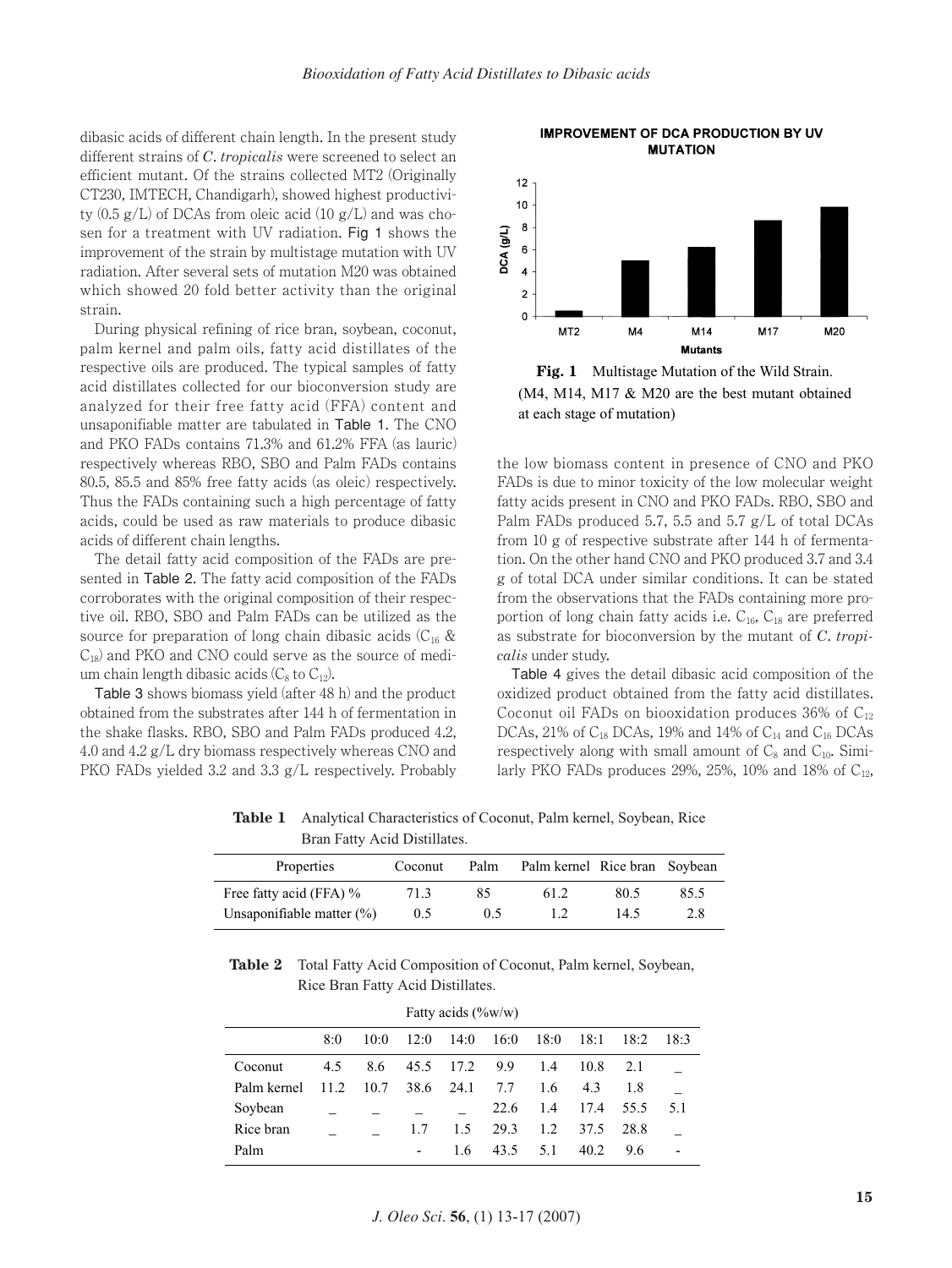$C_{14}$ ,  $C_{16}$  and  $C_{18}$  DCAs respectively. On the other hand SBO, RBO and Palm fatty acid distillates mainly produce  $C_{16}$ and  $C_{18}$  dicarboxylic acids. The observation reveals that long chain fatty acids are more easily biooxidized to long chain DCAs than the shorter or medium chain fatty acids.

The biooxidation reaction has also been studied in a 2 L jar fermenter under optimum conditions using RBO and CNO FADs. The important process parameters like substrate concentrations, pH of the conversion medium and time of fermentation were already optimized after several trial runs using oleic acid as substrate (data not shown). The yield of oxidation products in the fermenter is shown in Table 5. Better conversion rate is observed in the fermenter under optimized conditions.

DCAs production from both RBO and CNO FADs is negligible within 72 h of study. The DCAs accumulation increases between 72 and 96 h, which give 15.1 g/L of total DCAs from RBO FADs and 10.6 g/L DCAs from CNO FADs. The maximum product formation is observed

**Table 3** Bioconversion of Fatty Acid Distillates to Dibasic Acids.

|            |     | FAD Dry biomass $(g/L)$ Residual lipid $(g/L)$ Product $(g/L)$ |     |
|------------|-----|----------------------------------------------------------------|-----|
| <b>RBO</b> | 4.2 | 2.1                                                            | 5.7 |
| <b>SBO</b> | 4.0 | 2.3                                                            | 5.5 |
| <b>CNO</b> | 3.2 | 3.0                                                            | 3.7 |
| <b>PKO</b> | 3.3 | 3.5                                                            | 3.4 |
| Palm       | 4.2 | 2.3                                                            | 5.7 |

Substrate used: 10g/L, Biomass recorded after 48 h of growth and DCA measured after 144 h of fermentation.

**Table 4** Dibasic Acid Composition of the Products by GLC Analysis .

|                      | Percent Dibasic Acid Composition |          |    |                   |          |          |
|----------------------|----------------------------------|----------|----|-------------------|----------|----------|
| <b>SUBSTRATE</b>     | $C_{8}$                          | $C_{10}$ |    | $C_{12}$ $C_{14}$ | $C_{16}$ | $C_{18}$ |
| CNO FADs             | 4                                | 6        | 36 | 19                | 14       | 21       |
| PKO FAD <sub>s</sub> | 5                                | 4        | 29 | 25                | 10       | 18       |
| RBO FADs             |                                  |          |    |                   | 46       | 54       |
| <b>FADs</b><br>SBO.  |                                  |          |    | 1                 | 32       | 67       |
| PALM FADs            |                                  |          |    | 2                 | 40       | 58       |

**Table 5** Bioconversion of FADs to DCAs with Time in a 2 L Jar Fermenter.

|                 | Yield of DCAs $(g/L)$ with time (h) |      |     |     |  |  |
|-----------------|-------------------------------------|------|-----|-----|--|--|
| Substrate       | 72                                  | 96   | 120 | 144 |  |  |
| <b>RBO FADs</b> | 2.34                                | 15.1 | 43  | 62  |  |  |
| <b>CNO FADS</b> | Insignificant                       | 10.6 | 26  | 48  |  |  |

between 96 and 144 h of fermentation. At 144 h RBO FADs produce 62 g/L of total DCAs whereas CNO FADs gives 48 g/L of product. The lower yield from CNO FADs is also observed in the fermenter. The products are checked for the presence of any hydroxy acids by FT-IR spectroscopy. The spectroscopy graph (graph not shown) indicated the absence of any hydroxyl (-OH) group.

## **4 CONCLUSION**

The present study clearly indicates the possibility of using SBO, RBO and Palm FADs as a good source of  $C_{18}$ dibasic acid, which is an important industrial chemical. Similarly CNO and PKO could be an efficient producer of  $C_8$  to  $C_{12}$  dibasic acids. Moreover separation of different fractions of the FADs by fractional or molecular distillation, and concentrated fractions used as substrates will give dibasic acid of specific chain length depending on the composition of the substrate.

#### **References**

- 1. Morgan, P. Dicarboxylic acids. *Kirk-Othmer Encyclopedia of Chemical Technology*. 3rd edn. 7, 614-628 (1979).
- 2. Johnson, R.; Pollock, C.; Cantrell, R. *Krirk-Othmer Encyclopedia of Chemical Technology*. 4th edn. 118- 136 (1983).
- 3. Umera, N.; Taoka, A.; Takagai, M. Production of dicarboxylic acids by fermentation. *J*. *Am*. *Oil*. *Chem*. *Soc*. 64, 1254-1257 (1987).
- 4. Hill, F.; Venn, I.; Lukas, K. Studies on the formation of long-chain dicarboxylic acids from pure *n*-alkanes by a mutant of *Candida tropicalis*. *Appl*. *Microbiol*. *Biotechnol*. 24, 168-174 (1986).
- 5. Yi, Z.; Rehm, H. Formation of  $\alpha$ ,  $\omega$ -dodecanedioic acid and  $\alpha$ ,  $\omega$ -tridecanedioic acid From different substrates by immobilized cells of a mutant of *Candida tropicalis*. *Eur*. *J*. *Appl*. *Microbiol*. *Biotechnol*. 15, 175-179 (1982).
- 6. Kenneth, G.; Turner, M.; Woodley, J. *Candida cloacae* oxidation of long chain fatty acids to dioic acids. *Enzyme and Microbial Technology*. 27, 205-211 (2000).
- 7. Fabritius, D.; Schafer, H.; Steinbuchel, A. Biotransformation of linoleic acid with the *Candida tropicalis* M25 mutant. *Appl*. *Microbiol*. *Biotechnol*. 48, 83-87 (1997).
- 8. Fabritius, D.; Schafer, H.; Steinbuchel, A. Identification and production of 3-hydroxy- $\Delta^9$ -cis-1,18-octadecanedioic acid by mutant of *Candida tropicalis*. *Appl*. *Microbiol*. *Biotechnol*. 45, 342-348 (1996).
- 9. St. Picataggio; Rohrer, T.; Deanda, K.; Lawning, D.; Reynolds, R.; Mielenz, J.; Eirich, L. Metabolic engineer-